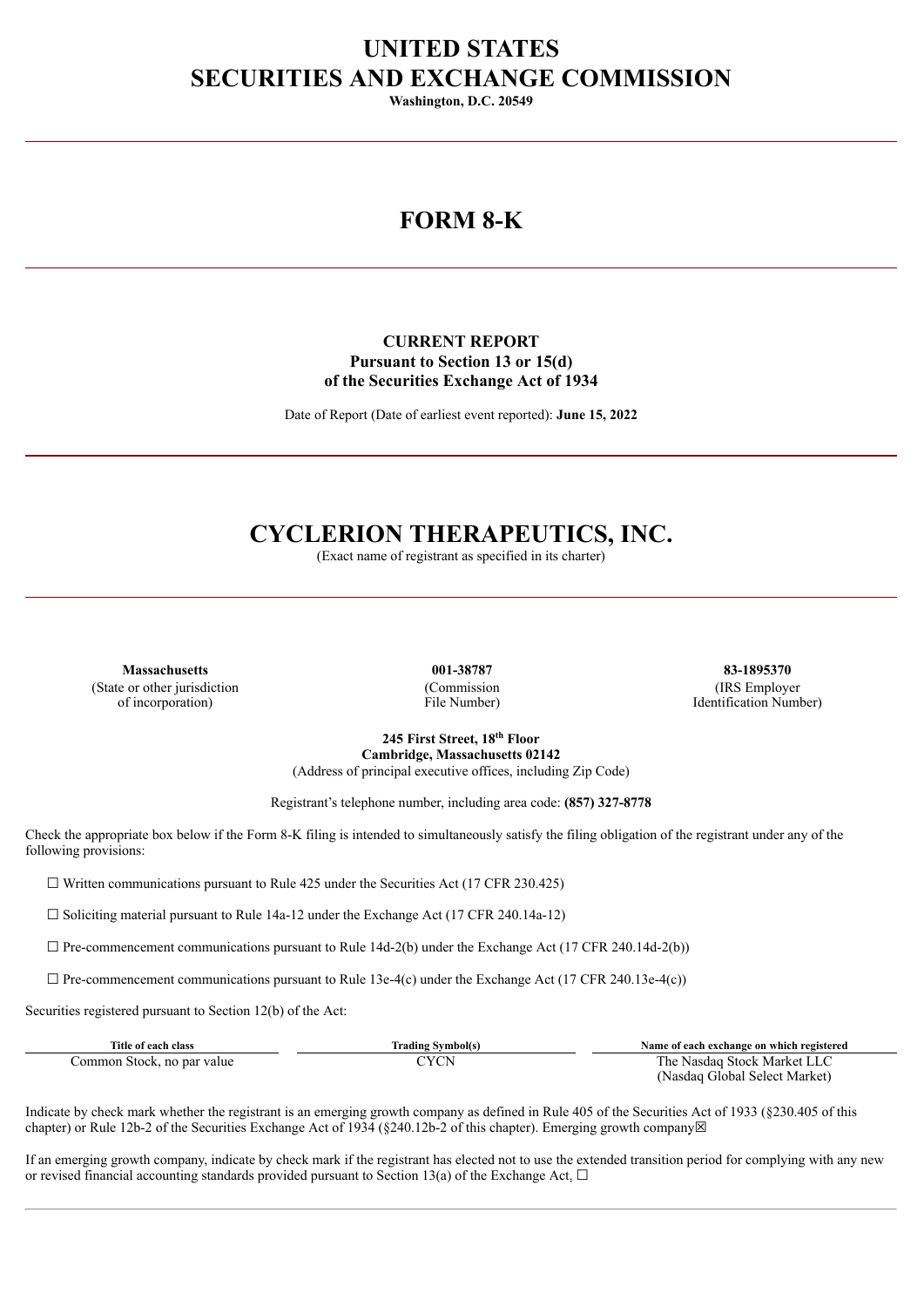#### **Item 5.07 Submission of Matters to a Vote of Security Holders**.

At Cyclerion Therapeutics, Inc.'s (the "Company") annual meeting of stockholders held on June 14, 2022, as contemplated by the Company's definitive proxy material for the meeting, certain matters were submitted to a vote of stockholders. The following tables summarizes the results of voting with respect proxy material for the meeting, certain matters were submitted to to each matter:

#### **1. Election of Directors:**

|                          | For        | Withheld | <b>Broker Non-Votes</b> |
|--------------------------|------------|----------|-------------------------|
| George Conrades          | 22,855,013 | 184,521  | 7,253,724               |
| Errol De Souza, Ph.D.    | 22,420,192 | 619,342  | 7,253,724               |
| Marsha Fanucci           | 22,728,776 | 310.758  | 7,253,724               |
| Peter M. Hecht, Ph.D.    | 22,861,987 | 177,547  | 7,253,724               |
| Ole Isacson, M.D., Ph.D. | 22,965,559 | 73,975   | 7,253,724               |
| Stephanie Lovell         | 22,971,405 | 68,129   | 7,253,724               |
| Terrance McGuire         | 22,738,211 | 301.323  | 7,253,724               |
| Michael Mendelsohn, M.D. | 22,620,671 | 418,863  | 7,253,724               |

2. Ratification of the appointment of Ernst & Young LLP as the Company's independent registered public accounting firm for the fiscal year **ending December 31, 2022:**

| For        | Against        | Abstain |
|------------|----------------|---------|
| 30,226,143 | 22.47<br>2.4/0 | 13,639  |
|            |                |         |
|            | -              |         |